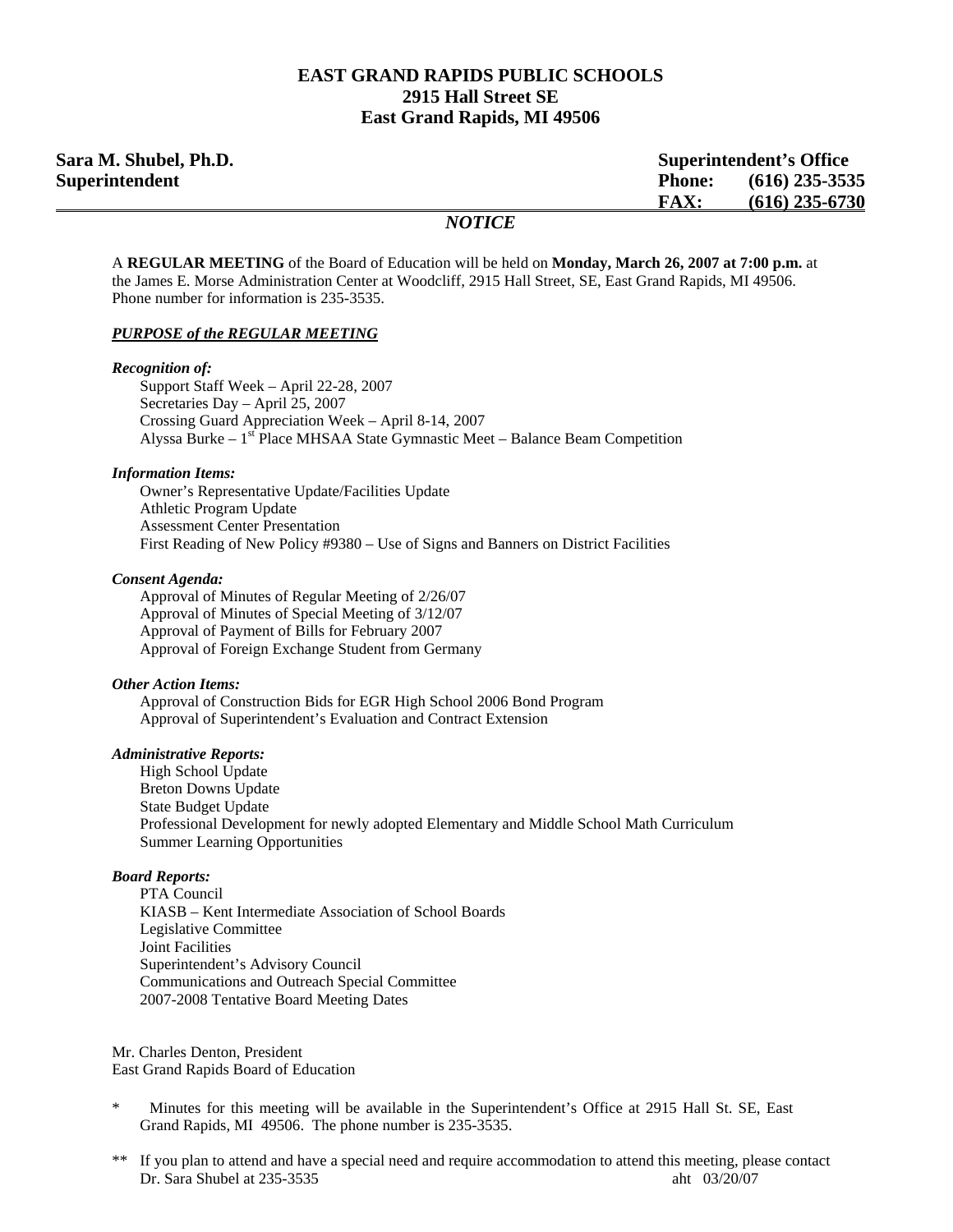# *Our Mission*

# *Educating and inspiring each student to*

# *navigate successfully in a global community.*

# EAST GRAND RAPIDS PUBLIC SCHOOLS Kent County, Michigan

**REGULAR Meeting of the East Grand Rapids Board of Education**

The James E. Morse Administration Center at Woodcliff,

2915 Hall Street, SE, East Grand Rapids, MI 49506.

Phone 616-235-3535.

# **Monday, March 26, 2007**

## **7:00 p.m.**

# **AGENDA**

- 1. Meeting Called to Order
- 2. Acknowledgment of Guests
- 3. Public Comments
- 4. Board Secretary's Report Communications to and from the Board
- 5. Recognition of:
	- (A) East Grand Rapids Public Schools' *Support Staff Week -* April 22-28, 2007 Dr. Shubel
	- (B) *Secretaries' Day*  April 25, 2007 Dr. Shubel
	- (C) *Crossing Guard Appreciation Week*  April 8-14, 2007 Dr. Shubel

 Recommendation: Motion to recognize the school and city employees mentioned above and to thank them for their work with our children.

- (D) Alyssa Burke  $1<sup>st</sup>$  Place MHSAA State Gymnastic Meet Balance Beam Competition Dr. Shubel and Mr. Scott Robertson
- 6. High School Student Council President's Report Mr. Nathan Stevens
- 7. EGREA President's Report Mrs. Nancy McSkimming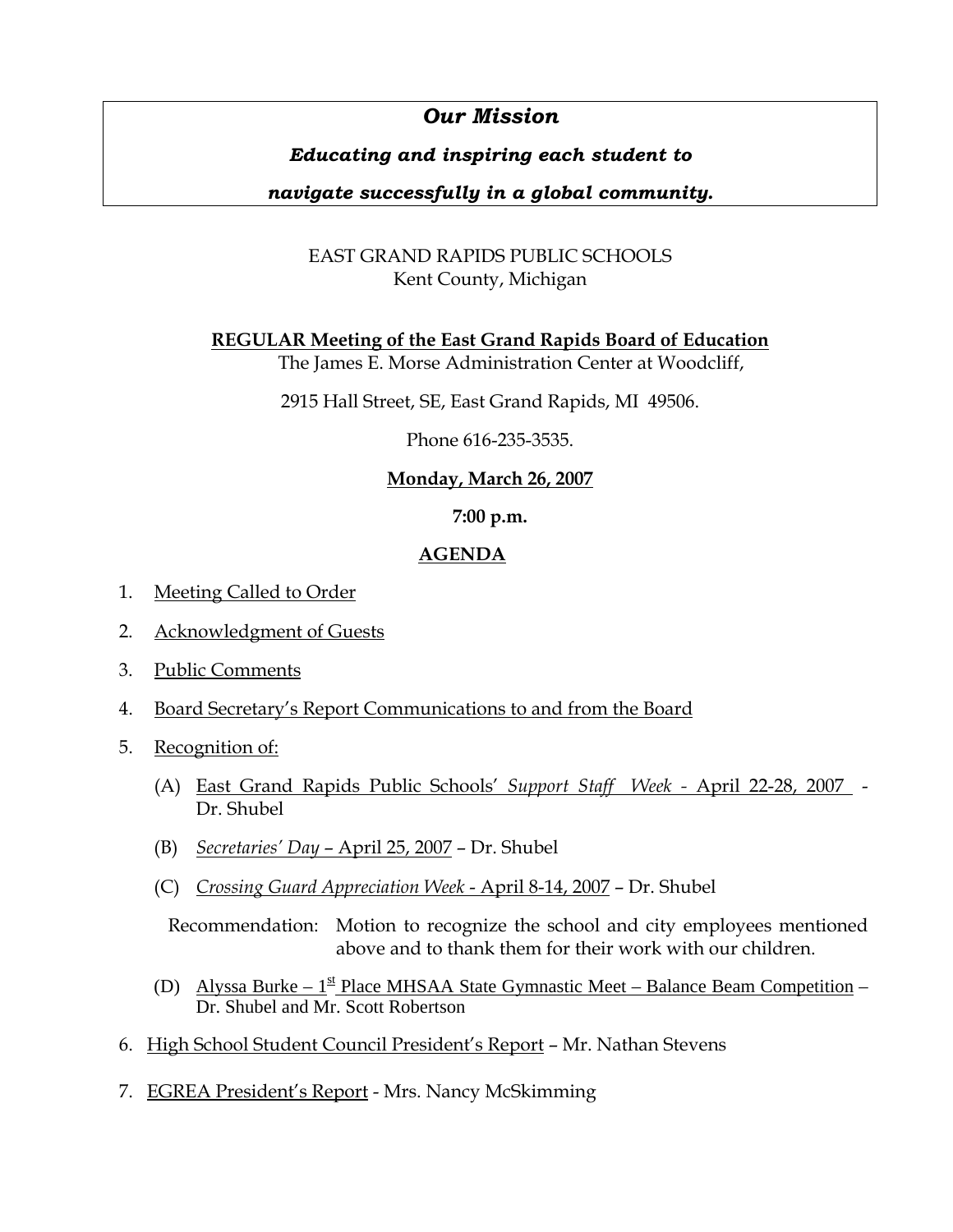### **Information Items:**

- 8. Owner's Representative Update/Facilities Update Mr. John Bowers and Mr. Joe Camp
- 9. Athletic Program Update Mr. Scott Robertson
- 10. Assessment Center Presentation Mrs. Kathy Wisniewski and Mrs. Jeanne Glowicki
- 11. First Reading of New Policy #9380 (Use of Temporary Signs and Banners on District Facilities) – (Enclosure #11)

# *Action Items – Consent Agenda:*

| Background: | In order to save time during the meeting, we are using a      |
|-------------|---------------------------------------------------------------|
|             | Consent Agenda. Items in the Consent Agenda include those     |
|             | that are considered routine or have been previously discussed |
|             | by the Board of Education. Any Board Member may request to    |
|             | have any item removed for a separate discussion and vote.     |
|             |                                                               |

- Recommendation: Motion to approve items in the Consent Agenda Numbers 12 through \_15\_.
- 12. Approval of Minutes of REGULAR MEETING of 2/26/07 (Enclosure #12)
- 13. Approval of Minutes of SPECIAL MEETING of 3/12/07 (Enclosure #13)
- 14. Approval of Payment of Bills for February 2007 (Enclosure #14)
- 15. Approval of a Foreign Exchange Student from Germany (Enclosure #15)
	- Background: The High School Administration recommends that foreign exchange student, Isabella Diem, from Germany, be approved for enrollment at East Grand Rapids High School during the 2007-08 school year.
	- Recommendation: Motion to approve the recommendation by the administration that Isabella Diem from Germany be enrolled at East Grand Rapids High School for the 2007-08 school year.

## *Other Action Items:*

- 16. Approval of Construction Bids for the High School (Enclosure #16)
	- Background: Bids were received for the construction being performed at the High School as part of the 2006 Bond Program. The Facilities Committee has received and reviewed the bids and recommends approval.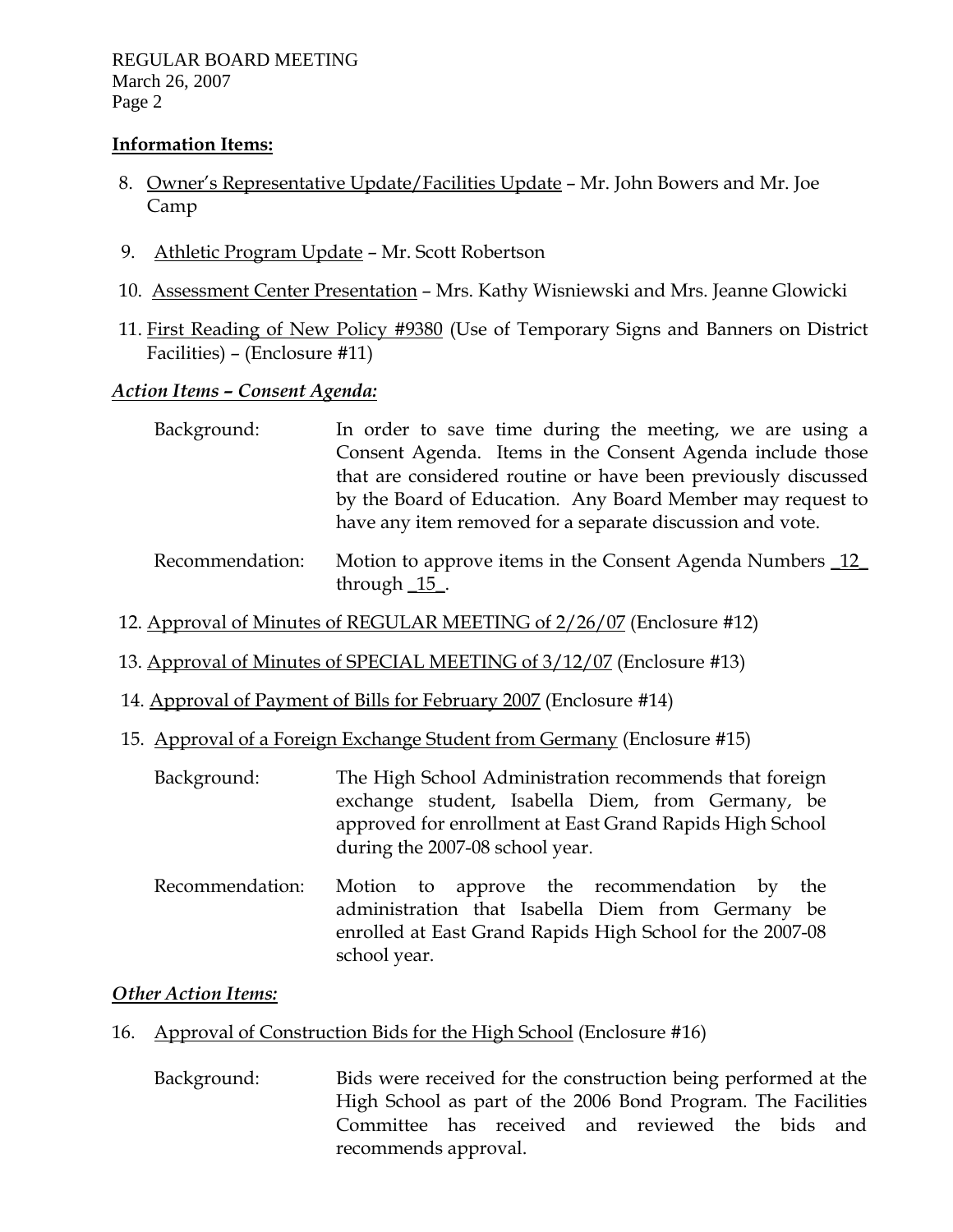Recommendation: Motion to approve contracts to complete the construction scheduled for the High School for the 2006 Bond Program as recommended by the Facilities Committee and Superintendent as presented in Enclosure #16.

## 17. Approval of the Superintendent's Evaluation and Contract Extension

 Background: The Board conducted the annual evaluation of Dr. Shubel on March 12, 2007. They reviewed the Superintendent's goals and her performance. Mr. Denton, Board President, will present a summary evaluation for Board approval.

Recommendation: Motion to approve the Superintendent's Evaluation statement.

### *Administrative Reports*

- 18. Superintendent
	- A. High School Update
	- B. Breton Downs Update

### 19. Assistant Superintendent of Business

State Budget Update

### 20. Assistant Superintendent of Instruction

A. Professional Development for newly adopted Elementary and Middle School Math Curriculum

B. Summer Learning Opportunities

### 21. Board Representative Report

- A. PTA Council Mrs. Bok
- B. KIASB Kent Intermediate Association of School Boards Mrs. Lent
- C. Legislative Committee Mr. Edison
- D. Joint Facilities Mr. Camp
- E. Superintendent's Advisory Council Mrs. Trierweiler
- F. Communications and Outreach Special Committee Mrs. Ridenour
- G. 2007-2008 Tentative Board Meeting Dates Mr. Denton (Enclosure #21G)

### 22. Adjournment

- \* Minutes for this meeting will be available in the Superintendent's Office at 2915 Hall Street SE, East Grand Rapids, MI 49506.
- \*\* If you plan to attend and have a special need and require accommodation to attend this meeting, please contact Dr. Sara M. Shubel, Superintendent, at 235-3535.